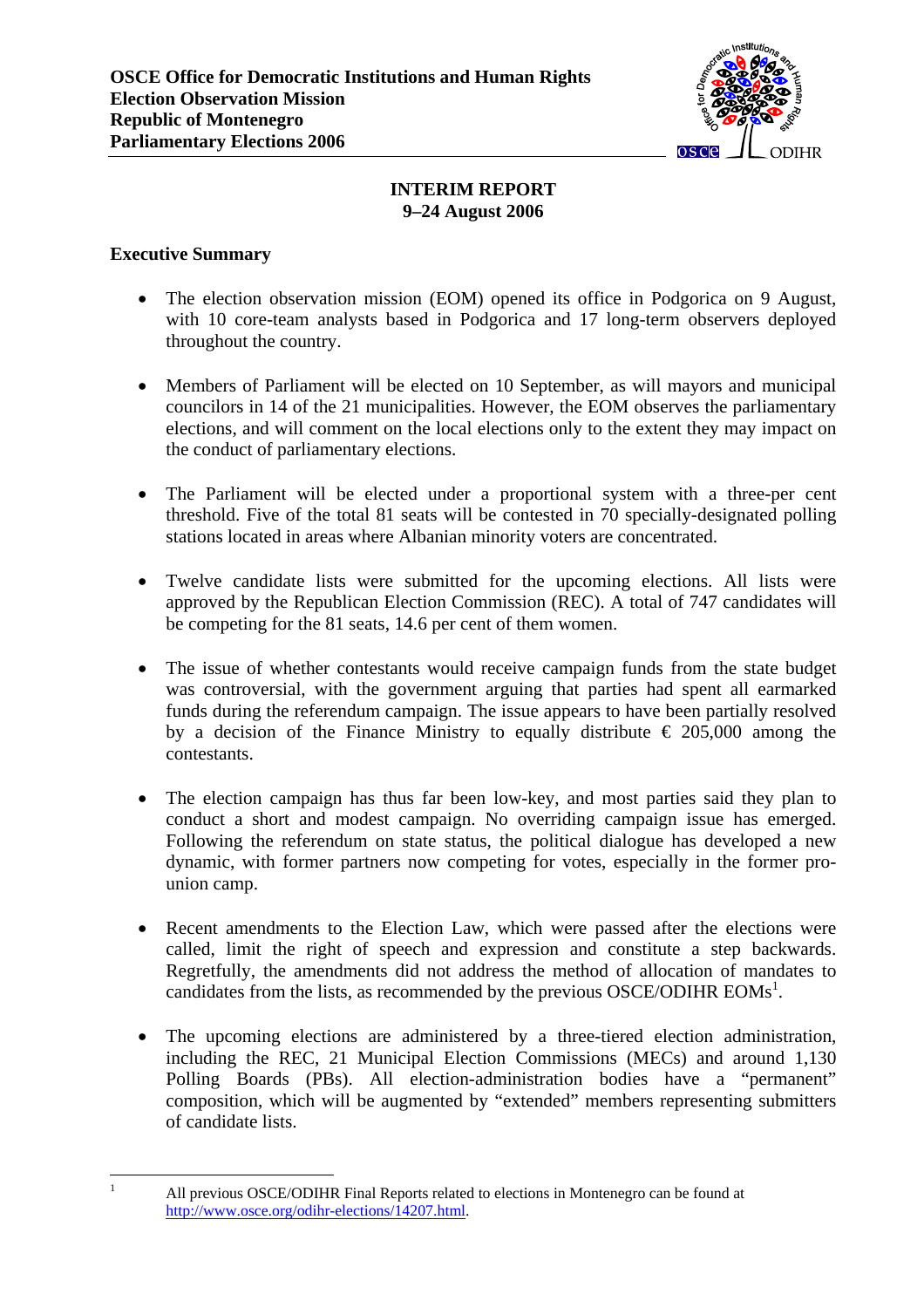• Under the legislation, the public broadcaster is required to provide equal access to all contenders. However, public Radio-Television Montenegro adopted rules which provide for free access based on a party's strength in the outgoing Parliament. On 10 August, the EOM started its monitoring of the campaign coverage in the media, including six television stations and four daily newspapers.

#### **Introduction**

On 11 July 2006, the President of the Republic of Montenegro called parliamentary elections for 10 September 2006. In addition to electing Members of Parliament, citizens in 14 of the country's 21 municipalities will also be voting for mayors and municipal councilors. Following an invitation from the Ministry of Foreign Affairs, the OSCE Office for Democratic Institutions and Human Rights (OSCE/ODIHR) established an Election Observation Mission (EOM) on 9 August. The EOM, headed by Mr. Jørgen Grunnet (Denmark), consists of a ten-member core team based in Podgorica and 17 long-term observers based in seven locations throughout the country. Core team members and long-term observers are drawn from 16 OSCE participating States. Participating States have been requested to second 150 short-term observers to observe voting and counting.

#### **The Election System**

The Republic of Montenegro has a unicameral Parliament elected for a four-year term. The Constitution provides there shall be one Member of Parliament for every 6,000 voters. Based on the number of registered voters, the Parliament adopted a decision calling for the election of 81 MPs in these elections.

Lists of candidates are submitted by registered political parties, either separately or in a coalition, as well as groups of citizens. Although the same lists of candidates are on the ballot in all polling stations in Montenegro and each voter has one vote, there will be two separate allocations of mandates. The first allocation is for 76 mandates and is based on the results in all polling stations in Montenegro. The second allocation is for five mandates and is based on the results in polling stations which are specified by the Parliament before each election.<sup>2</sup> In order to participate in the allocation of the 76 mandates, a list of candidates must have obtained at least three per cent of the votes cast in all polling stations.

In order to participate in the second allocation of the five mandates, a list of candidates must have obtained at least three per cent of the votes cast in the 70 polling stations specified by Parliament. However, a list that participates in the allocation of these five mandates may use its nationwide vote total as the basis of its allocation if it did not reach the three-per cent nationwide threshold. A list that has won one of the 76 mandates uses the vote obtained in the 70 specified polling stations as its vote basis for the allocation of the five mandates. Both allocations are proportional and use the *d'Hondt* formula for seat allocation.

One-half of the mandates won by a list are allocated to candidates in the order in which they appear on the list. Political parties are free to allocate the other half of the mandates to the remaining list candidates as they deem appropriate. This particular aspect of the allocation system was criticized by the previous OSCE/ODIHR election observation missions.

 $\frac{1}{2}$ 

<span id="page-1-0"></span>These polling stations are located in areas where Albanian minority voters are believed to be concentrated.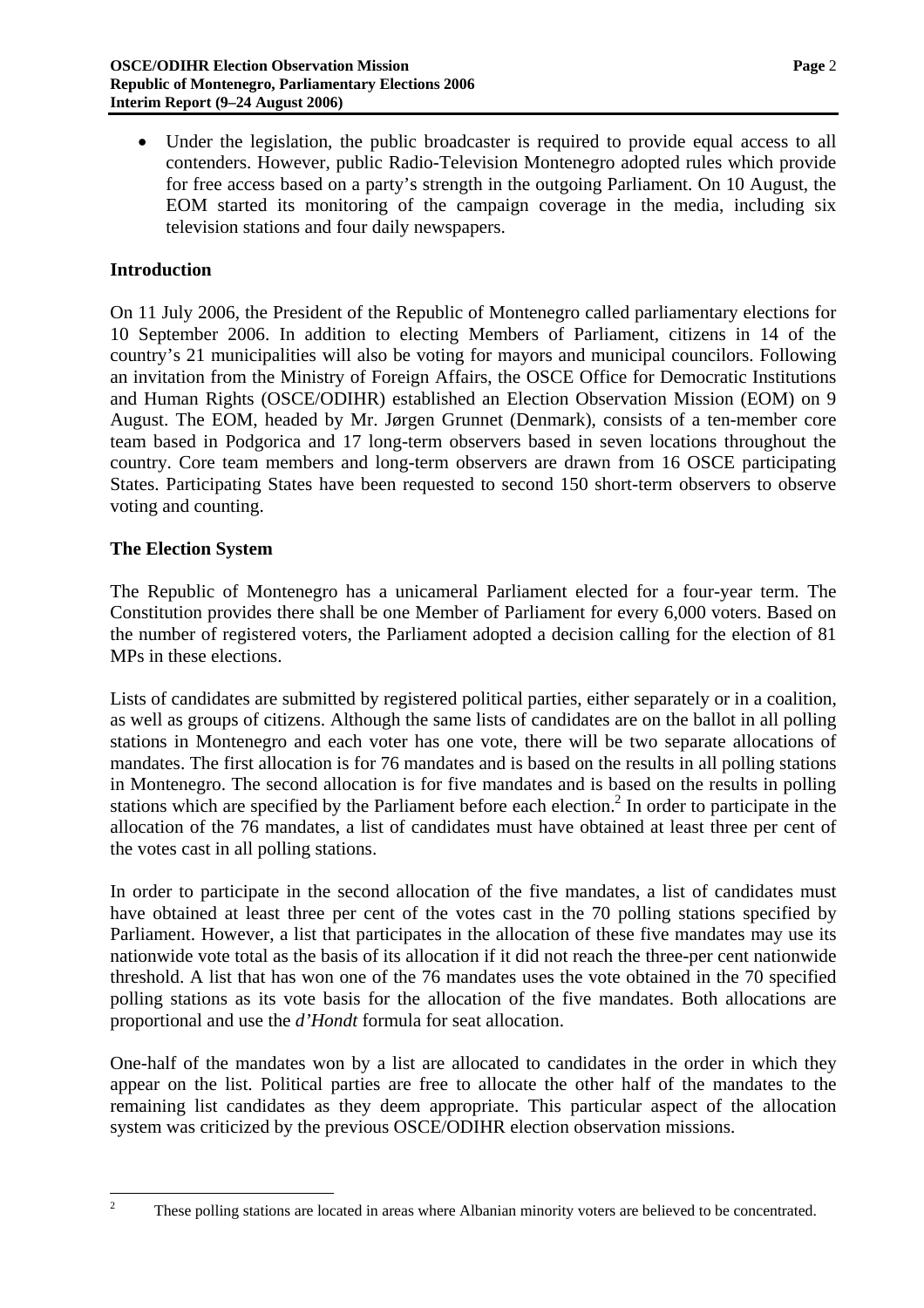#### **The Legal Framework**

The legal framework for the election has become less certain due to amendments to the Law on the Election of Representatives and Councilors (the Election Law), which were adopted by Parliament on 28 July, i.e. after the elections were called, and as a result of two recent decisions by the Constitutional Court. Further, the rules on the coverage of the election campaign of the 10 September parliamentary elections issued by public Radio-Television Montenegro (RTCG) do not provide all electoral lists with free equal access for campaign purposes.

Key provisions of the 28 July amendments to the Election Law constitute a step back from OSCE Commitments and international standards for democratic elections: one amendment prohibits campaign speech that is offensive, slanderous, or breaches the rules of decency. A second amendment increases the blackout period for the publication of opinion poll results from seven to ten days, and imposes a ban on the publication of any preliminary results based on exit polls or parellel vote tabulation for three hours after polls close. These limitations on the rights of speech and expression appear excessive.

In a case challenging the recently enacted Law on Minority Rights and Freedoms, the Constitutional Court ruled that the provisions in the law granting representation in Parliament to each national minority which constitutes at least one per cent of the population were unconstitutional. The Constitutional Court ruled in another case, challenging the formula for distribution of public funds for campaigns of political parties, that part of the formula was unconstitutional as it gave parliamentary parties an advantage over other parties.

The issue of campaign finance came to the forefront due to the Government's initial announcement that campaign funds from the State budget may not be available to political parties. The government argued that all funds earmarked for election campaign purposes had been spent on the referendum campaign, at the insistence of the parties involved in that campaign. On 22 August, however, the Minister of Finance announced that a total of  $\epsilon$ 205,000 would be distributed equally among the submitters of the 12 registered lists. It remains unclear, however what funds, if any, will be available for distribution after the elections, as envisaged by the Law on the Financing of Political Parties. The funding situation is aggravated by the legal provision which limits the expenditure of private campaign funds to 40 per cent of the public funds to which a political party is entitled. This means, under the legal formulas, that a political party may be significantly limited in its campaign expenditures.

In addition to restrictions on campaign funds, restrictions were introduced by the nationwide public broadcaster (RTCG) on the free access to be provided to political parties and coalitions participating in the elections. Although the Election Law stipulates that all submitters of candidates' lists will be provided equal access, RTCG issued rules that provide for free access to be allocated proportionally, based on a party's strength in Parliament. This does not appear to be consistent with the decision of the Constitutional Court, regarding the public finance formula, that it is unconstitutional to give one political party preference over another political party.

The limitations on funding, combined with the amendments limiting campaign speech and the publication of opinion poll results, and the rules for proportional free access to RTCG based on Parliamentary mandates, may result in a more subdued campaign than could have occurred under the pre-July legal framework.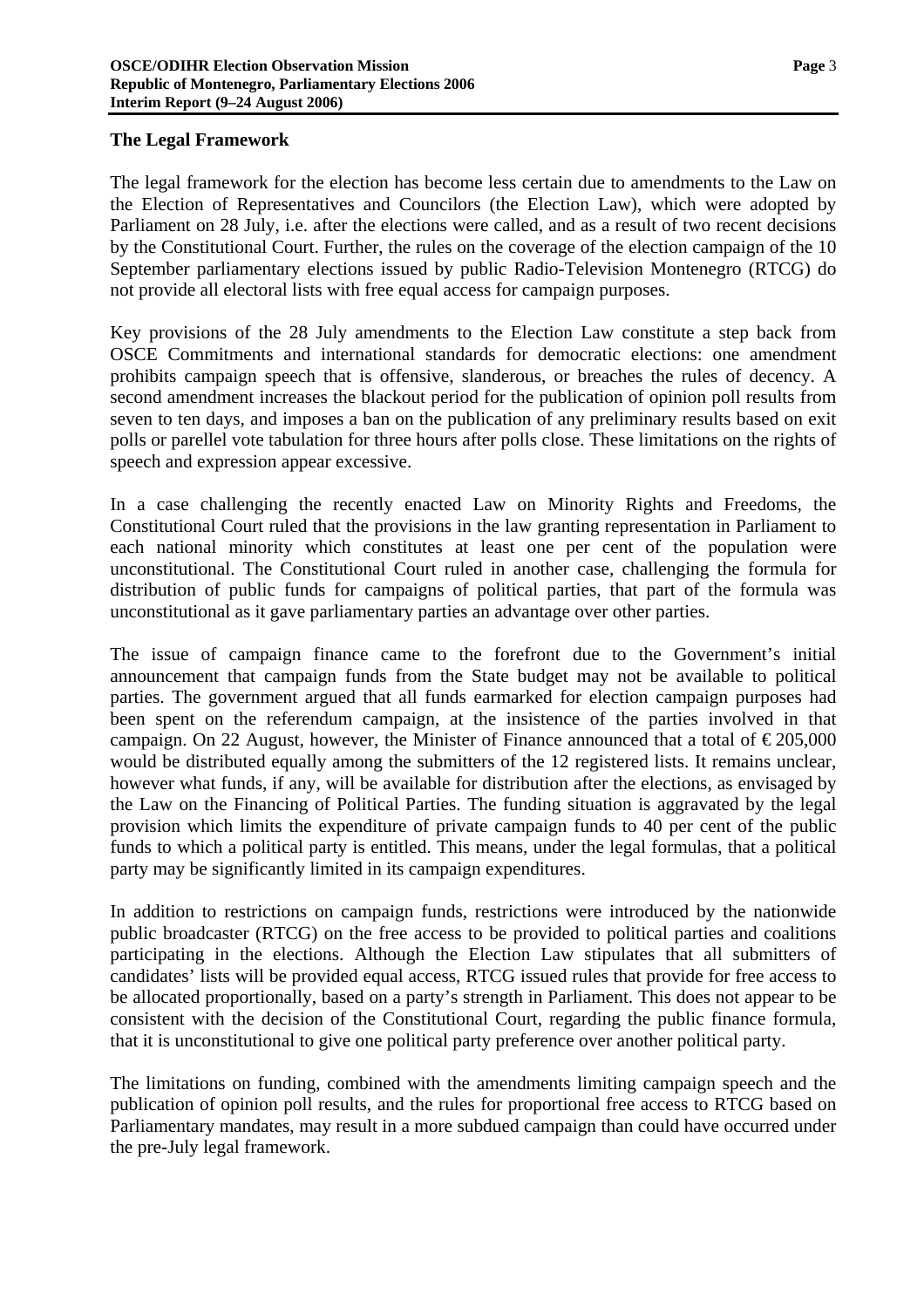#### **The Election Administration**

The 10 September 2006 parliamentary elections will be conducted by a three-tiered election administration: the Republican Election Commission (REC), 21 Municipal Election Commissions (MECs), and about 1,130 Polling Boards (PBs). The REC and MECs are appointed for a term of four years, by the Parliament and the Municipal Assemblies respectively, while Polling Boards are appointed by the MECs for each election and each polling station, no later than ten days prior to election day.

All election administration bodies have a "permanent" composition reflecting the political composition of the body that appoints them, and an "extended" composition including one authorized representative from each of the submitters of electoral lists. All election administration members have deputies. The REC "permanent" composition includes a chairperson, a secretary and nine members. The MECs' "permanent" composition includes a chairperson, a secretary and five members, while the PBs' "permanent" compositions will include a chairperson and four members.

Between 11 July, when the elections were called, and 24 August, the REC held eight sessions, meeting all election-related deadlines established by the Election Law. On 3 August, the REC adopted the Regulation for the Work of Polling Boards, which is prescribed by the Election Law. It will make a copy available to all "permanent" members of election administration bodies.

# **Candidate Registration**

A total of five parties, six coalitions and one group of citizens submitted candidate lists within the legal deadline, which expired on 16 August. The REC asked three submitters to rectify deficiencies on their lists, which they did within the 48 hours provided by the Election Law. Thus, the REC registered all 12 lists submitted for the parliamentary elections. Overall, 747 candidates will be competing for the 81 seats in the Assembly.

On 22 August, the REC drew lots to determine the order of lists on the ballot. During the same session, the REC adopted the General Electoral List, which contains the names of all candidates and was published on 24 August and will be displayed in polling stations on election day.

# **Voter Registration**

<sup>2</sup><br>3

Voter registration in Montenegro is passive, and eligible voters are included in the voter register based on information provided *ex officio* by the Ministry of Interior and municipal registrar offices. The period of public inspection of voter registers ended on 16 August, and the voter registers were closed on that day. On 18 August, the REC published the total number of registered voters, which is 484,189. Until ten days before election day, changes to the voter register are possible, but only through a decision of the Administrative Court.

# **The Campaign Environment**

With the overriding political issue of the past years resolved by the 21 May referendum on state status, new dynamics are becoming apparent in Montenegrin politics<sup>3</sup>. Following the demise of the pro-independence and pro-union camps, former partners are now competing for votes, and

<span id="page-3-0"></span>The OSCE/ODIHR Final Report on the 21 May Referendum can be found at [http://www.osce.org/documents/odihr/2006/08/20077\\_en.pdf](http://www.osce.org/documents/odihr/2006/08/20077_en.pdf).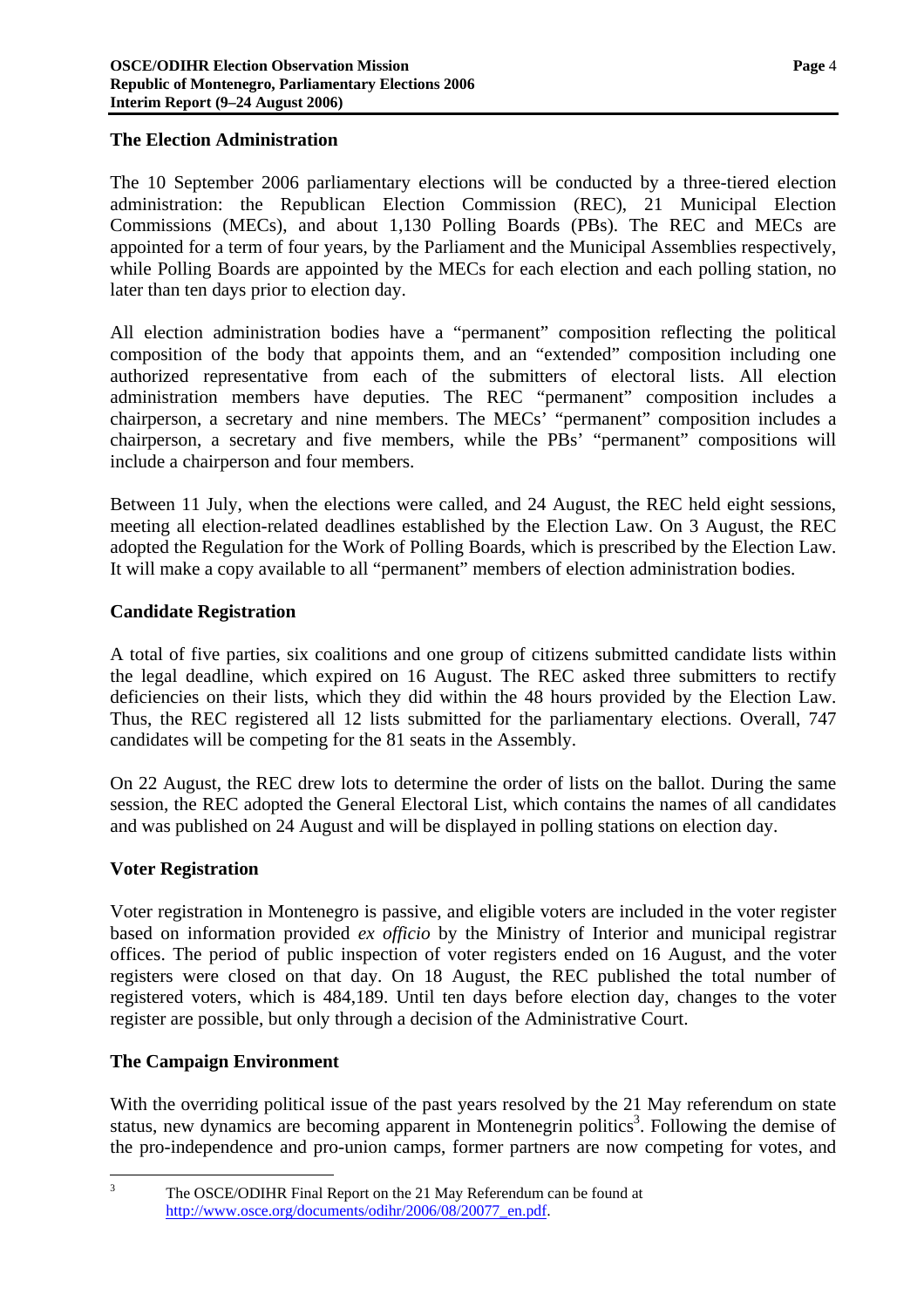the former pro-union camp in particular appears to be subject to internal competition and fragmentation.

The ruling parties, the Democratic Party of Socialists (DPS) and the Social Democratic Party (SDP), have again formed an electoral coalition, "For a European Montenegro", which is also supported by the small Croatian Civic Initiative (HGI). The coalition's aim is to defend its absolute majority of seats in Parliament. The moderate opposition camp comprises the Socialist People's Party (SNP), the People's Party (NS) and the Democratic Serb Party (DSS), which have maintained their co-operation from the referendum. This coalition tries to defend its current position as the second-strongest political force in Montenegro against the more radical part of the former pro-union camp which has united in the so-called Serb List. The Serb List is led by the Serbian People's Party (SNS), which split from the NS, and includes several smaller pro-Serbian parties. The inclusion of the Montenegrin branch of the Serbian Radical Party (SRS) has been widely commented upon by other parties and the media and has received some criticism.

After years of internal strife, the former pro-independence liberals have reorganized in the Liberal Party (LPCG), which has formed a coalition with the Bosniak Party (BS) with the aim of breaking the absolute majority of the ruling parties. The Civic List (GL) uniting the Civic Party and the Green Party is seen as a potential partner of the ruling parties if it overcomes the threeper cent threshold. The Movement for Changes (PzP), a new political party which evolved out of the Group for Changes non-governmental organization, is seen as a potential challenger of the ruling coalition but could also gain the votes of supporters of other opposition parties. The number of political parties representing ethnic Albanians has increased from two to four, which may result in the fragmentation of this section of the electorate.

The election campaign thus far has been low-key, although politicians have been more present in the media since mid-August. Most parties said they plan a short and modest campaign, focusing on door-to-door campaigning rather than big rallies. The summer holiday season, financial constraints, and the proximity of the elections to the referendum are given as reasons for this approach. In the early part of the campaign period, the Serb List and PzP have been most active.

The campaign thus far appears to lack an overriding issue. Opposition parties are focusing their campaign on the economy, employment and environmental issues while also challenging the policies of the government and the ruling parties. The DPS and SDP, for their part, try to capitalize on the successful referendum and the restoration of independence and present themselves as the guarantors of Montenegro's integration in Euro-Atlantic structures.

One issue of dispute between the opposition and the government was the transfer of some 70 police officers to new duty stations. The opposition claimed that the police officers were under pressure during the referendum because of their pro-union stance and were transferred now for that reason. This was categorically rejected by the Ministry of Interior, which stated that only six of these officers filed complaints on "social grounds". The issue was also the subject of an extraordinary session of the Parliament's security committee which was called at the opposition's request. The PzP claimed that its mayoral candidate in Bar was dismissed from his working position in the Port of Bar for political reasons. The EOM is following up on this issue.

Women remain underrepresented among candidates. The 109 women on the lists account for 14.6 per cent of all candidates. Their share on individual lists ranges from 3.7 per cent on the list of the Albanian Alternative to 25.9 per cent on the LP–BP list. Some parties such as the Liberals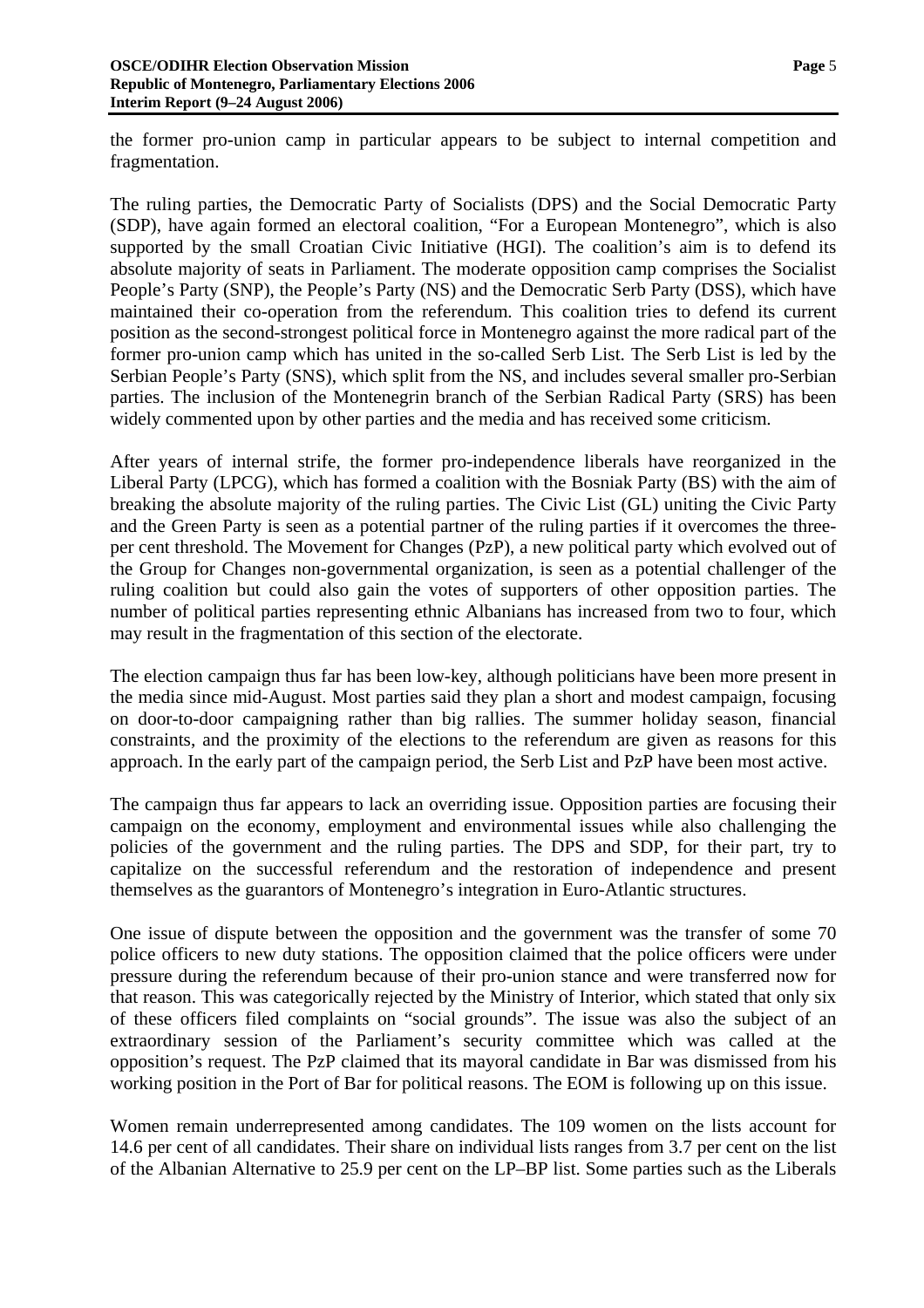and the SDP appear to have met their pledge to have at least 30 per cent female candidates, but the lists of the coalitions that they are part of have an overall lower percentage.

# **The Media**

Some 70 broadcast media and a number of print media, including four daily newspapers, are currently operating in Montenegro. While not all broadcast media provide coverage of political events, citizens have access to relevant information through public broadcast media, especially the RTCG, and through some private TV and radio channels.

The legal framework of the campaign in the media is governed by the Election Law, which provides citizens with the right to be informed about candidates' activities and programs through the media. Contestants are entitled to equal access to public media to inform voters about their electoral programs and activities. If media provide space for paid campaigning and advertising, they are to offer the same conditions to all contestants and clearly mark such material as paid.

Although provisions of the Election Law and the Broadcast Law oblige RTCG to provide equal coverage of all political contestants during the campaign, the rules for campaign coverage adopted by RTCG on 27 July are not consistent with this requirement. With regards to contestants' access to the twelve scheduled debates on RTCG radio and TV channels, as well as special coverage of public appearances of contestants, the RTCG rules favor parties with stronger representation in Parliament over other parties, providing the least amount of access to non-parliamentary parties. On 24 August, RTCG told the EOM that it would provide each competitor with additional time and would also provide more coverage of public events of nonparliamentary parties than envisaged in its rules.

Since 10 August, the EOM has been conducting qualitative and quantitative analyses of primetime broadcasts of six TV stations – public television TVCG1, and private TV channels Elmag, IN, MBC, Montena and Pink M. In addition, four newspapers – privately owned *Dan, Republika,* and *Vijesti* as well as the state-owned daily *Pobjeda* – are being monitored.

Media coverage of election-related developments during the reporting period was limited, reflecting the generally low-key campaign. Election-related and political issues received up to 7 per cent of coverage in the primetime broadcasts of televisions IN, MBC and Montena, and up to 12 per cent on TVCG1 and TV Elmag. TVCG aired the first televised debate among a group of contestants on 21 August. Representatives of some parties were addressing campaign issues within regular current affairs and debate programs on private TV channels. While the media provide contestants with an opportunity of paid campaign, parties have yet to make use of paid time and space in the media, with the exception of PzP, which had extensive paid broadcasts on TV Elmag starting on 10 August.

#### **Domestic Observers**

At least three domestic non-partisan observer organizations – the Center for Democratic Transition (CDT), the Center for Election Monitoring (CEMI), and the Center for Democracy and Human Rights (CEDEM) – will provide comprehensive monitoring of the election process, including long-term observation, deployment of observers to almost every polling station on election day, media and campaign-financing monitoring, and a parallel vote tabulation.